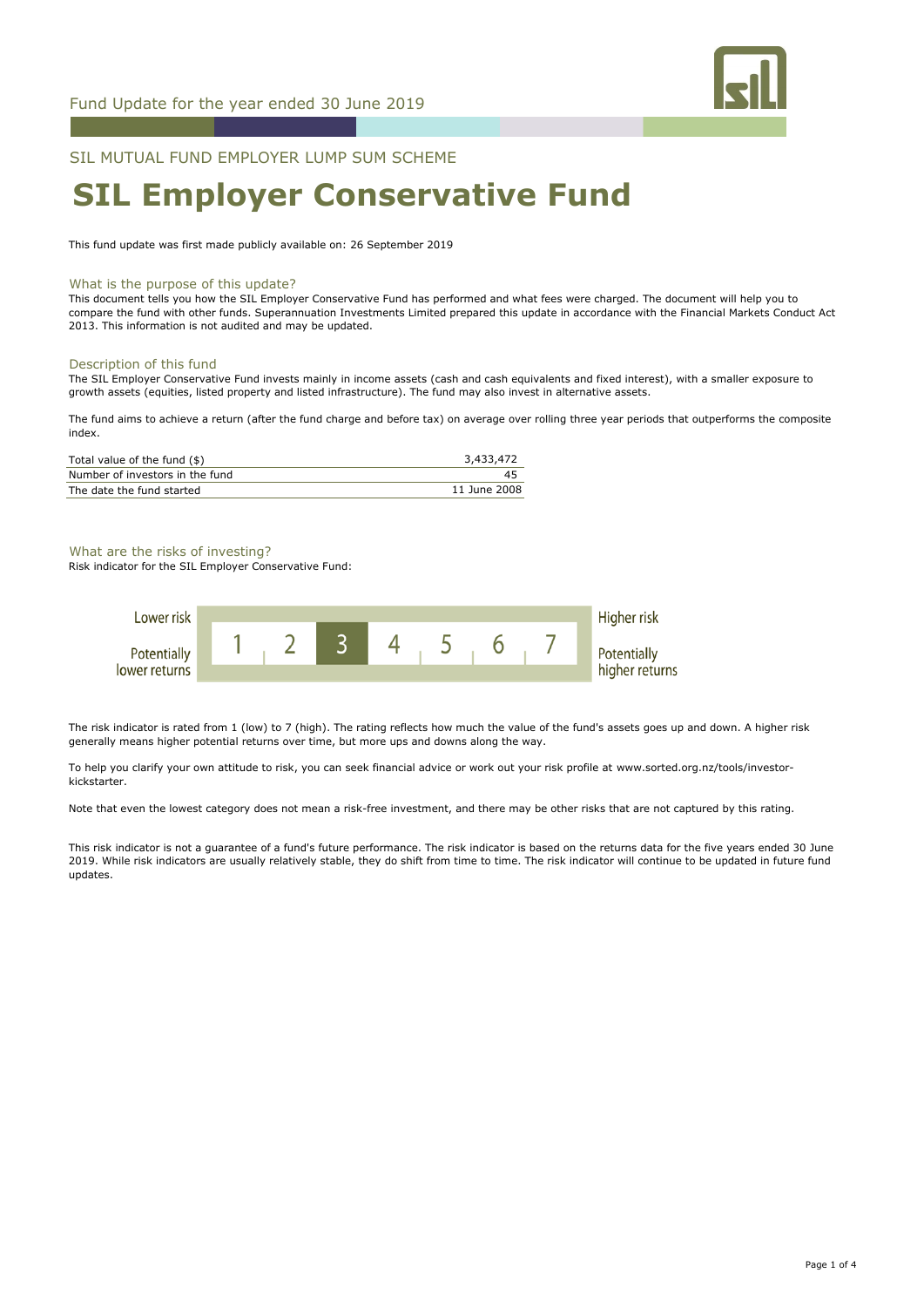## How has the fund performed?

|                                                    | Average over past<br>five years | Past year |  |
|----------------------------------------------------|---------------------------------|-----------|--|
| Annual return                                      |                                 |           |  |
| (after deductions for fund charges and tax)        | 4.29%                           | 4.31%     |  |
| <b>Annual return</b>                               |                                 |           |  |
| (after deductions for fund charges but before tax) | 5.33%                           | 5.70%     |  |
| Market index annual return                         |                                 |           |  |
| (reflects no deduction for fund charges and tax)   | 6.23%                           | 6.96%     |  |

The market index annual return is calculated using the target investment mix and the indices of each asset class.

Additional information about the market index is available in the statement of investment policy and objectives on the scheme register at www.disclose-register.companiesoffice.govt.nz.



## **Annual return graph**

This shows the return after fund charges and tax for each year ending 31 March since the fund started. The last bar shows the average annual return for the last 10 years, up to 30 June 2019.

**Important:** This does not tell you how the fund will perform in the future.

Returns in this update are after tax at the highest prescribed investor rate (PIR) of tax for an individual New Zealand resident. Your tax may be lower.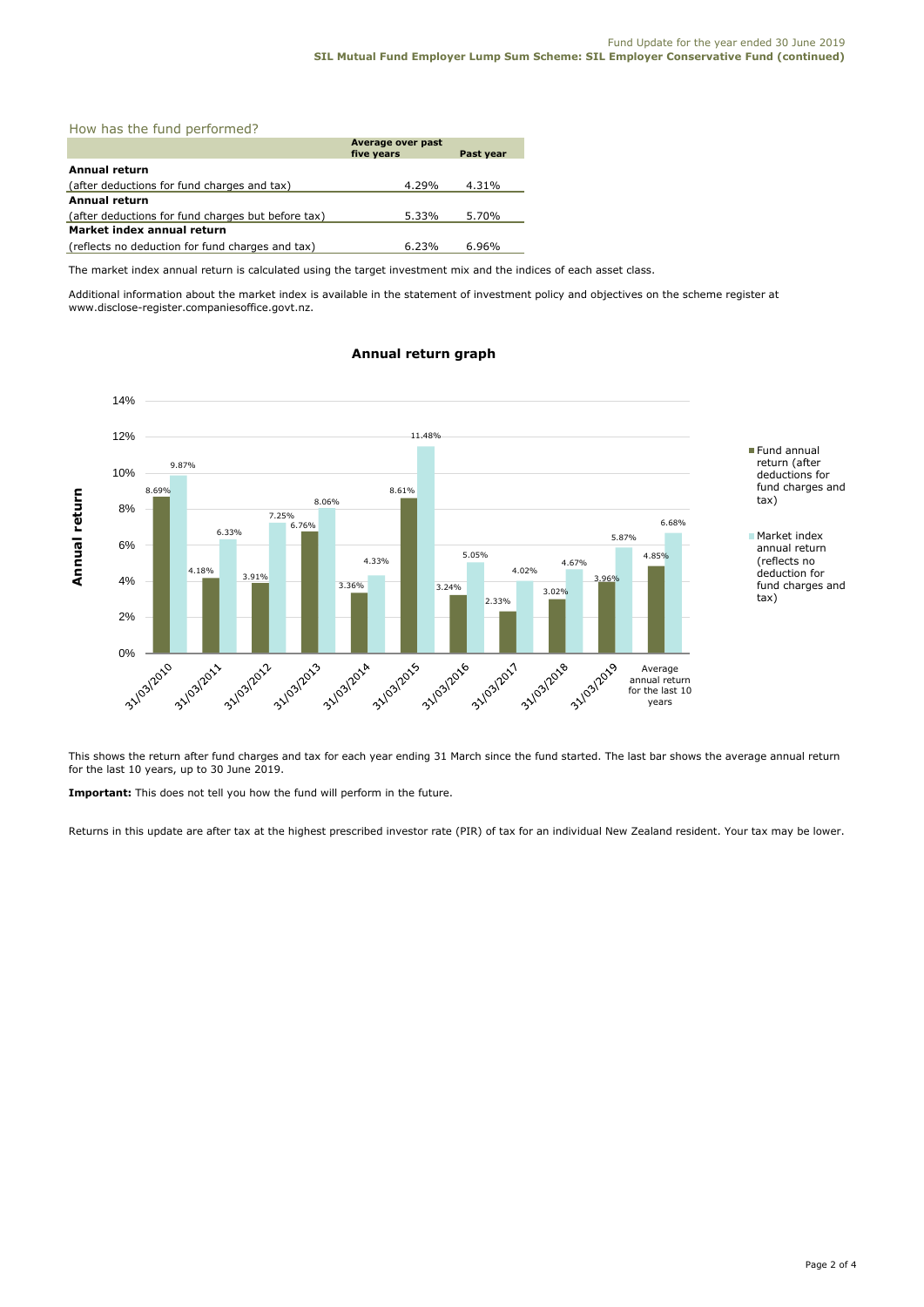## What fees are investors charged?

Investors in the SIL Employer Conservative Fund are charged fund charges. In the year to 30 June 2019 these were:

|                                             | % of net asset value          |
|---------------------------------------------|-------------------------------|
| Total fund charges <sup>1</sup>             | 0.94%                         |
| Which are made up of:                       |                               |
| Total management and administration charges | 0.94%                         |
| Including:                                  |                               |
| Manager's basic fee                         | $0.84\%$                      |
| Other management and administration charges | 0.10%                         |
| <b>Total performance based fees</b>         | $0.00\%$                      |
|                                             | Dollar amount per<br>investor |
| <b>Other charges</b>                        |                               |
| Membership fee                              | \$0                           |

Investors are not currently charged individual action fees for specific actions or decisions (for example, for withdrawing from or switching funds).

Small differences in fees and charges can have a big impact on your investment over the long term.

#### Example of how this applies to an investor

Sarah had \$10,000 in the fund at the start of the year and did not make any further contributions. At the end of the year, Sarah received a return after fund charges were deducted of \$431 (that is 4.31% of her inital \$10,000). Sarah also paid \$0 in other charges. This gives Sarah a total return after tax of \$431 for the year.

### What does the fund invest in?

## **Actual investment mix<sup>2</sup> Target investment mix<sup>2</sup>**

This shows the types of assets that the fund invests in. This shows the mix of assets that the fund generally intends to invest in.